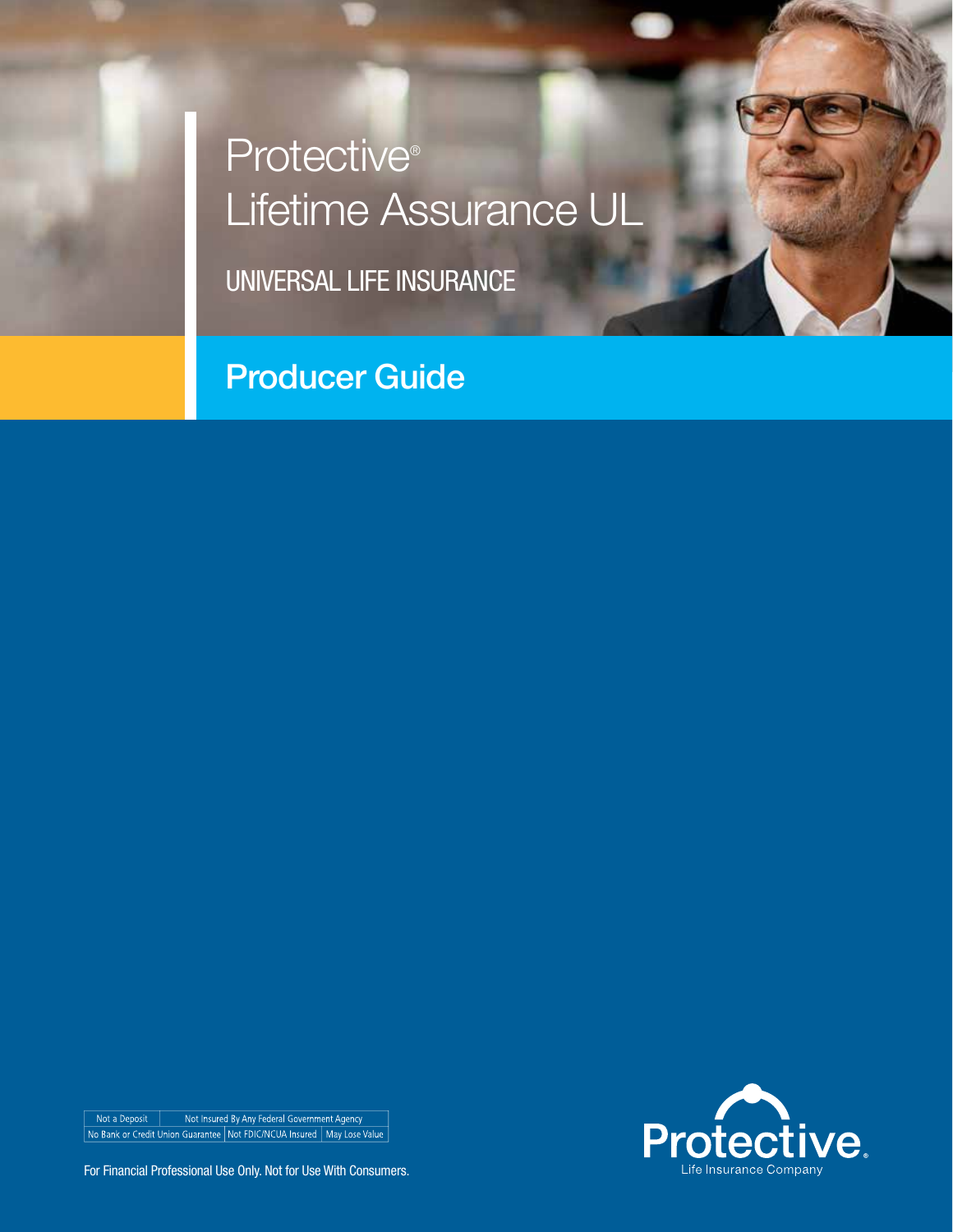Your clients' financial situations and personal goals are unique to them. Helping them select the right policy is essential in meeting their particular needs, and developing a long-term relationship.

At Protective Life, we understand that some people need straightforward, predictable protection — without all the bells and whistles. That's why **Protective Lifetime** Assurance UL offers clients a universal life insurance policy that pairs competitively priced, guaranteed coverage with stable, predictable payments, so they can know what to expect from their policy.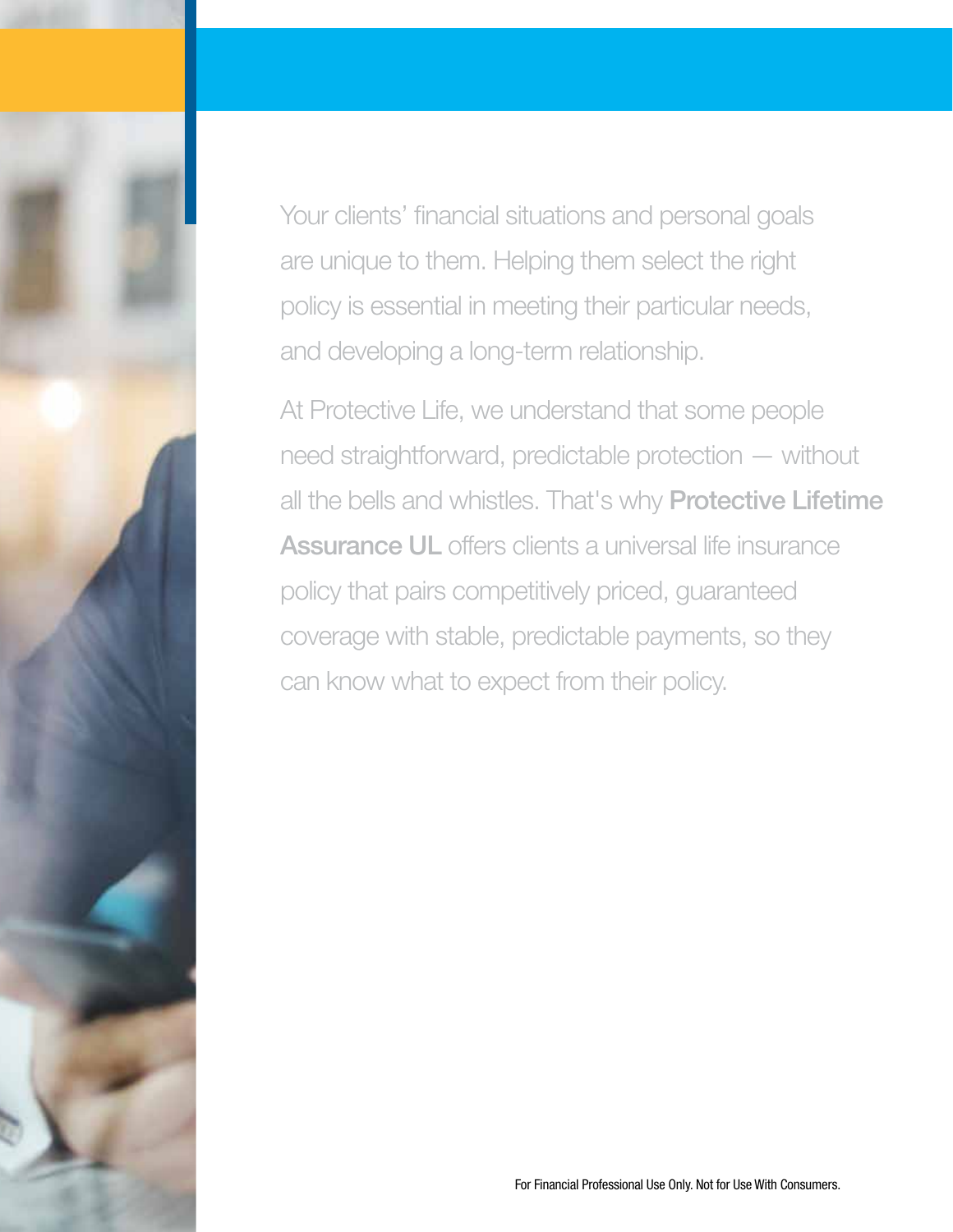### Policy Specifications

### Product Design

Level-pay universal life insurance for clients desiring customizable long-term guarantee lengths\* paired with predictable premium payments, so they can know what to expect from their policy.

#### Issue Ages and Risk Classes

| <b>Select Preferred</b> | $18 - 75$ |
|-------------------------|-----------|
| <b>Preferred</b>        | $18 - 85$ |
| <b>Non-Tobacco</b>      | $18 - 85$ |
| <b>Tobacco</b>          | $18 - 85$ |

#### Minimum Face Amount

- \$50,000 (Non-Tobacco and Tobacco)
- \$100,000 (Select Preferred and Preferred)

### Face Amount Bands:

- Band 1: \$50,000 \$99,999
- Band 2: \$100,000 \$249,999
- Band 3: \$250,000 \$999,999
- Band 4: \$1,000,000+

#### Interest Rates

Guaranteed annual effective rate is 2.5%. The current credited rate will be determined periodically by Protective Life. Cash value accumulation is unlikely.

### Maturity Age

No stated maturity age. Premiums and charges discontinue at attained age 121.

#### **Illustrations**

An illustration must be submitted with the application but does not require a signature.

#### 1035 Exchange

1035 exchanges are allowed and a premium load will be applied to all premiums. 1035 carryovers are not allowed.

\* Coverage length must be at least 20 years.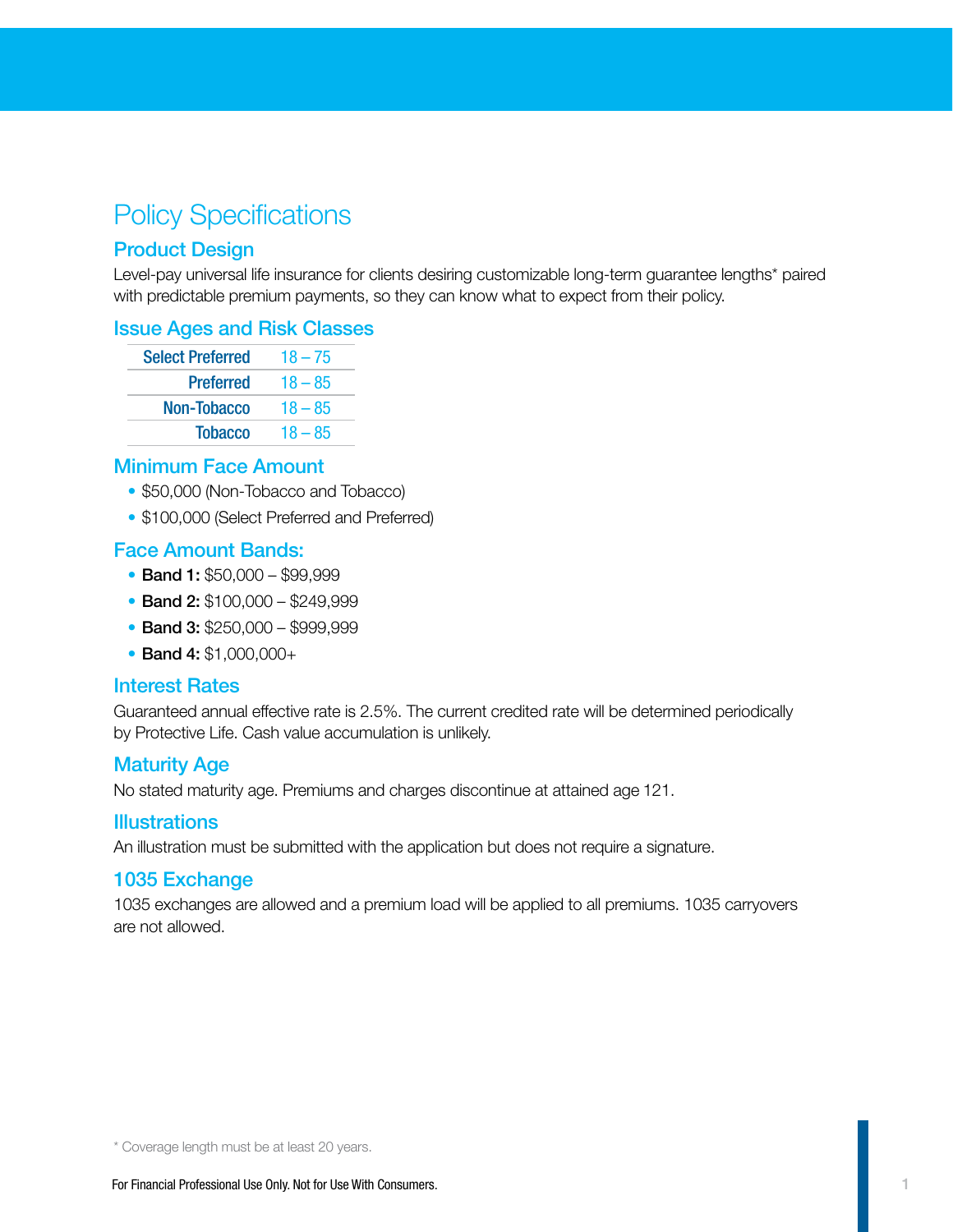### Cost and Expense Summary

### Premium Load

25% — applies to all policy years and premiums.

### Monthly Administrative Charge

\$5.50 — applies to all years. Discontinued after attained age 121.

### Monthly Expense Charge

Per \$1,000 of initial face amount. Varies by age, gender and underwriting class.<sup>1</sup> Applies to all policy years. Discontinued at age 121.

### Monthly Cost of Insurance Charge

Varies by issue age, gender, underwriting class, policy year and any ratings. Discontinued at age 121.

### Optional Endorsements and Riders

### Accidental Death Benefit Rider

Can provide coverage that pays an additional death benefit if the insured dies as the result of an accident.

### Children's Term Life Insurance Rider

Rather than purchasing individual policies on their children, the policy owner can use this rider to provide death benefit protection for all natural, adopted and stepchildren within issue age limits.

### **ExtendCare<sup>SM</sup> Rider**

Advances a portion of the base policy's death benefit if the insured is certified as chronically ill by a licensed health care practitioner within the past 12 months.

### Income Provider Option Endorsement

Optional endorsement which allows the policy owner to select a guaranteed monthly or annual income stream for the death benefit payout.

### Return of Premium Endorsement

On or after the 10th policy anniversary, this endorsement returns 25% of all premiums paid to date if the policyholder chooses to fully surrender their policy.

Endorsement Eligibility: Policyholders are eligible for the Return of Premium Endorsement regardless of issue age. The endorsement is available to those who fall within the Non-Tobacco, Preferred or Select Preferred underwriting classes, as well as those with table ratings up to and including Table 4 and policyholders with a flat extra premium up to and including \$5 per thousand. Applicants are not eligible for this endorsement if they fall within the Tobacco underwriting class. The Return of Premium payout cannot be greater than 50% of the lowest death benefit.

### Terminal Illness/Accelerated Death Benefit Endorsement

This benefit can accelerate up to 60% of the policy's death benefit, or \$1 million total, whichever is less.

### Waiver of Specified Premium Rider

This rider waives specified premiums if the policy owner becomes disabled. There is a six-month waiting period before the waiver benefit takes effect.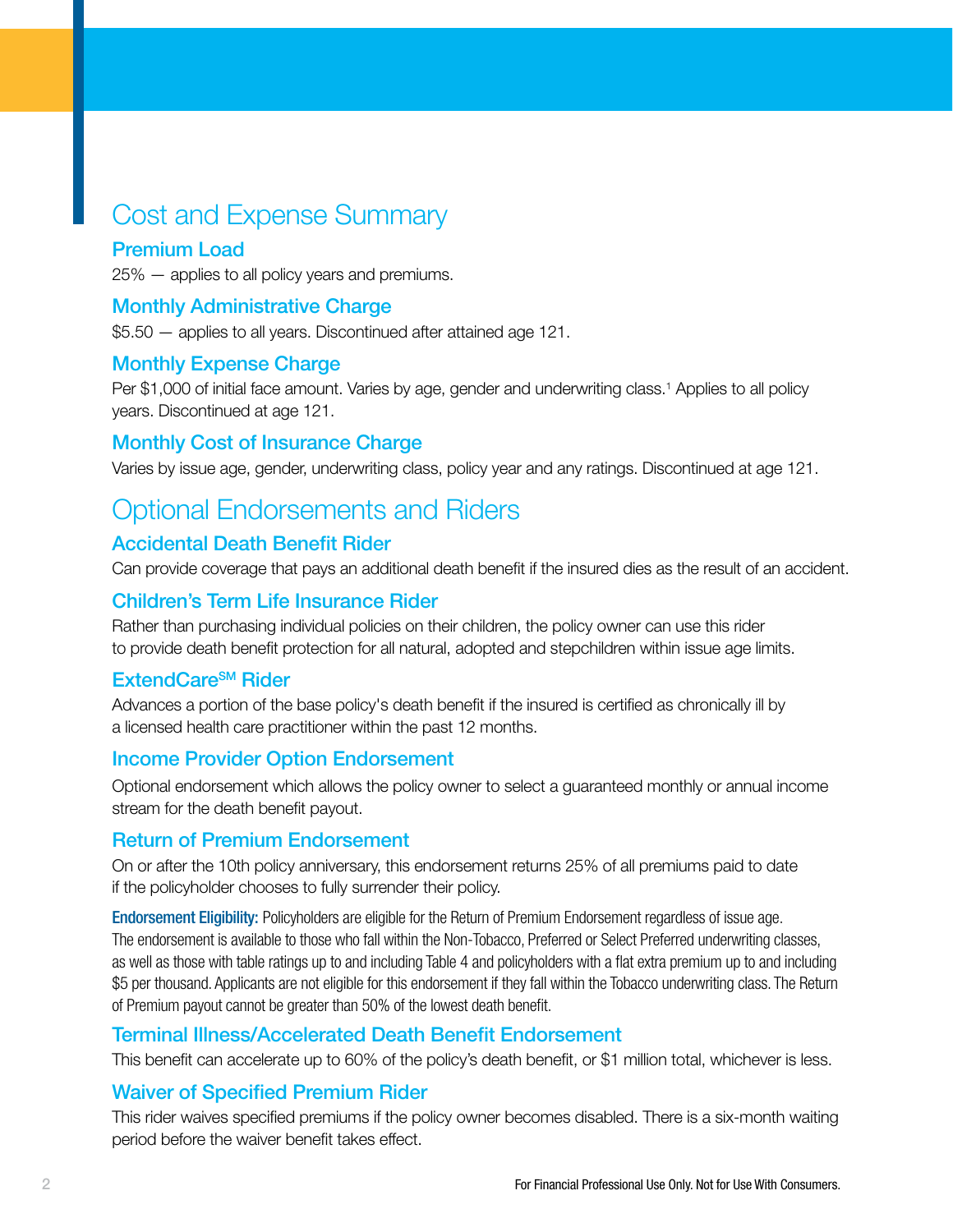### Lapse Protection

### Lapse Protection Endorsement

Lapse protection guarantees the policy death benefit for the duration of the guarantee period and does not cover cash or surrender value. Loans, withdrawals, and other policy and premium changes will affect the cost and length of protection. Failure to make premium payments as planned may cause the policy to lose lapse protection and premiums required to keep the policy in force could be significantly higher. Refer to the policy and endorsements for complete terms, conditions, and limitations.

### Catch-Up

If lapse protection is lost, your clients may restore it by paying additional or higher premiums. The premiums required to restore lapse protection may be significantly higher than the premiums illustrated.

### Policy Lapses

### Grace Period

If on any monthly anniversary, the cash value minus the policy debt is insufficient to pay the monthly deduction for the upcoming month and the lapse protection is not in effect, the policy will enter the grace period. The policy owner has 61 days to cover the current and past due monthly deductions. The policy will remain in force during the grace period, but if the premium payment is not received by the end of the grace period, the policy will lapse.

### Policy Changes

### Decrease Coverage

After the policy has been in force for at least three years, a decrease may be requested. The new face amount may not be less than the minimum face amount. A withdrawal/partial surrender charge will be deducted with any face amount decrease.

### Policy Owner Information

### Annual Report

A personalized report is sent after each policy anniversary. The report shows the status of the lapse protection, premium payments, interest credits, cost of insurance charges, expense charges, loans, partial surrenders, surrender value and policy value.

### The Policy

The policy, including all endorsements, will provide information regarding benefits provided, premium payments, charges, determination of values, the Lapse Protection Endorsement, and other provisions and charges.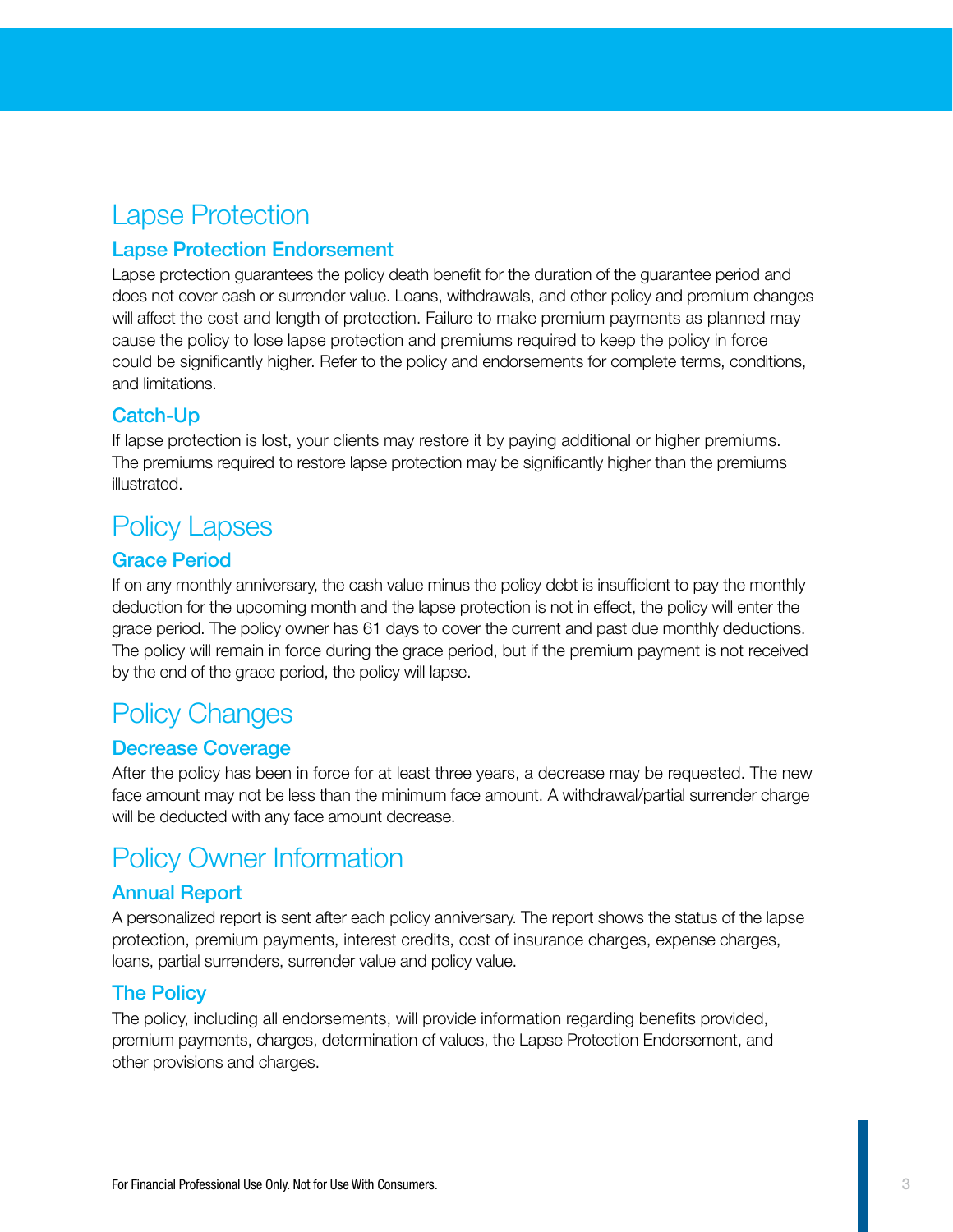### Access to Policy Value

Accumulation of the policy value is unlikely.

### Loan Details

Loans are available after year one. Interest on all policy loans will be compounded. Loans and withdrawals may negatively impact policy performance, the death benefit and lapse protection.

#### Loan Interest

5% in arrears for all policy years.

### Loan Credited Rate

The portion of the policy value equal to policy debt will earn interest at a guaranteed rate of 2.5%.

### Surrender Charges

- A full surrender is available at any time.
- There are no surrender charges with this policy.

### Partial Surrender/Withdrawals

Any surrender less than full surrender is considered a partial surrender.

- Partial surrenders are available after the first policy year.
- May reduce the face amount.
- Cannot reduce the face amount below minimum face amount.
- Will have a negative impact on the duration of the lapse protection.
- Taxation may occur upon lapse or surrender.
- A \$25 fee will be charged for each partial surrender.